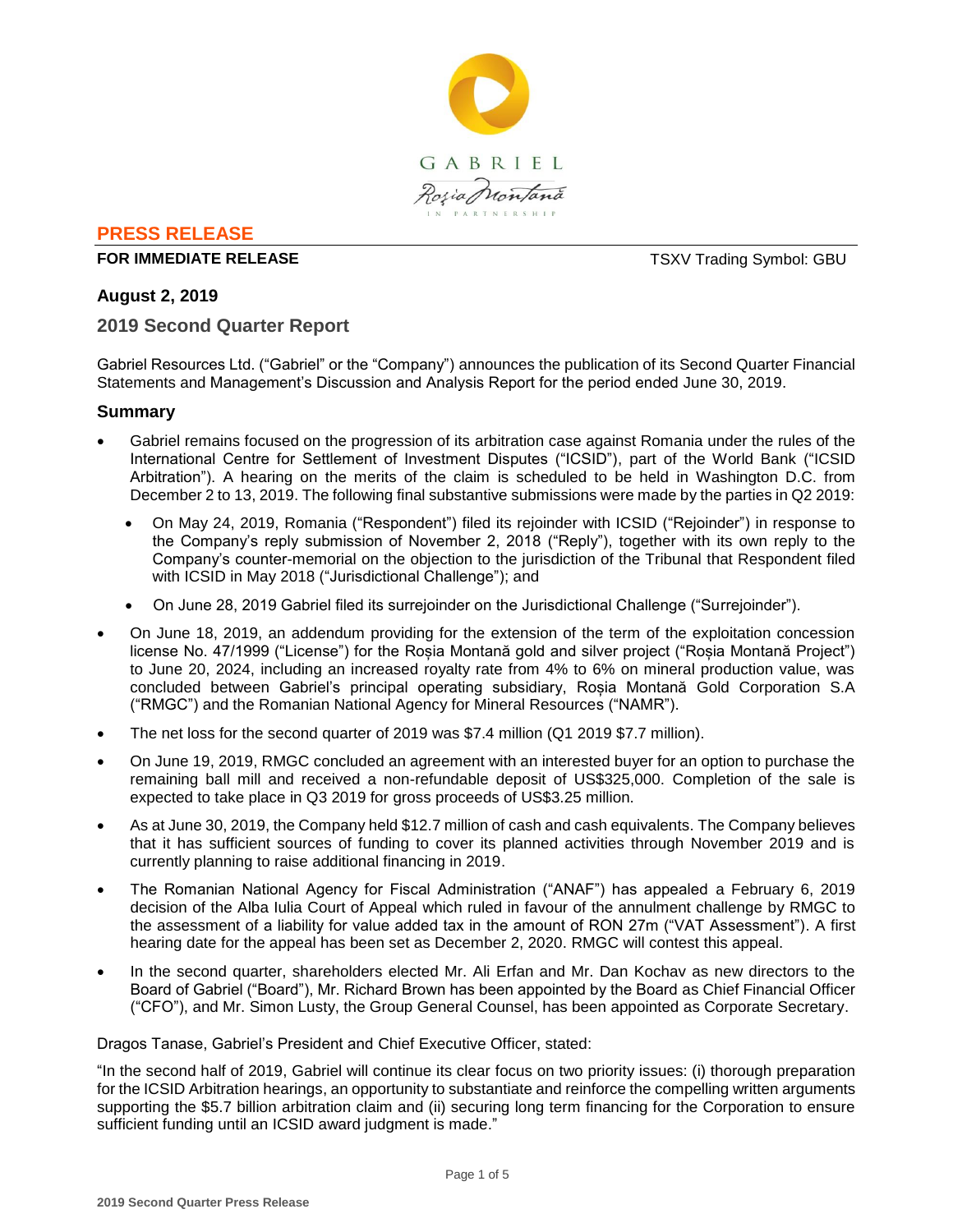*Further information and commentary on the results in the second quarter of 2019 are given below. The Company has filed its Unaudited Condensed Interim Consolidated Financial Statements for Q2 2019 and related Management's Discussion & Analysis on SEDAR at www.sedar.com and each is available for review on the Company's website at www.gabrielresources.com.* 

For information on this press release, please contact:

Dragos Tanase President & CEO Phone: +4021 223 1351 dt@gabrielresources.com Richard Brown Chief Financial Officer Mobile: +44 7748 760276 richard.brown@gabrielresources.com

*Neither TSX Venture Exchange nor its Regulation Services Provider (as that term is defined in policies of the TSX Venture Exchange) accepts responsibility for the adequacy or accuracy of this release.*

# **Further Information**

### **Status of the ICSID Arbitration**

- The ICSID Arbitration seeks compensation for all of the losses and damages suffered by the Company and its wholly-owned subsidiary, Gabriel Resources (Jersey) Ltd. (together "Claimants"), resulting from the Romanian State's wrongful conduct and its breaches of the protections afforded by certain treaties for the promotion and protection of foreign investment to which Romania is a party against expropriation, unfair and inequitable treatment and discrimination in respect the Roșia Montană Project and the prospective gold, silver and porphyry copper deposits in the neighbouring Bucium concession area ("Projects") and related licenses.
	- $\circ$  On May 25, 2018, the Respondent filed the Jurisdictional Challenge with ICSID challenging the jurisdiction of the Tribunal to hear the claims presented by Gabriel Resources (Jersey) Ltd.
	- $\circ$  On November 2, 2018, Claimants filed its Reply with ICSID, a comprehensive rebuttal of the legal and factual contentions raised in the Respondent's counter-memorial of February 22, 2018, and its response to the Jurisdictional Challenge.
	- $\circ$  On February 28, 2019, the Claimants and the Respondent filed their comments on an amicus curiae submission to the Tribunal by certain non-governmental organizations (or "non-disputing parties") who have opposed the Rosia Montană Project for many years.
	- o The Respondent filed its Rejoinder and reply on the Jurisdictional Challenge on May 24, 2019.
	- o Gabriel filed its Surrejoinder on the Jurisdictional Challenge on June 28, 2019.
- The oral hearings on the merits of the claim are scheduled to take place in Washington D.C. between December 2 and 13, 2019. Gabriel, together with its counsel, White & Case LLP, is currently analyzing the Rejoinder and preparing for the hearings.
- A redacted version of the Reply was published on the ICSID website on February 8, 2019 following completion of a process prescribed by the procedural orders of the Tribunal. The Rejoinder is subject to the confidentiality provisions of the procedural orders issued by the Tribunal, which can be found on the ICSID website, and Gabriel anticipates the Rejoinder will be published on the ICSID website in the second half of 2019.

### **VAT Assessment**

- As previously reported, the VAT Assessment levied against RMGC (together with a further demand in respect of related interest and penalties) by ANAF relates to VAT refunds previously claimed and received by RMGC from the Romanian tax authorities in respect of RMGC's purchase of goods and services from July 2011 to January 2016.
- On April 5, 2018, RMGC initiated an action before the Alba Iulia Court of Appeal (Division for Administrative and Tax Claims) seeking the annulment of the VAT Assessment. On February 6, 2019, the Alba Court of Appeal ruled in favour of RMGC's annulment challenge of the VAT Assessment. On February 28, 2019, RMGC received a copy of the Alba Court of Appeal's written decision. ANAF subsequently filed an appeal against this decision in March 2019 with the High Court of Cassation and Justice, and the first hearing date has been set as December 2, 2020. RMGC is contesting this appeal.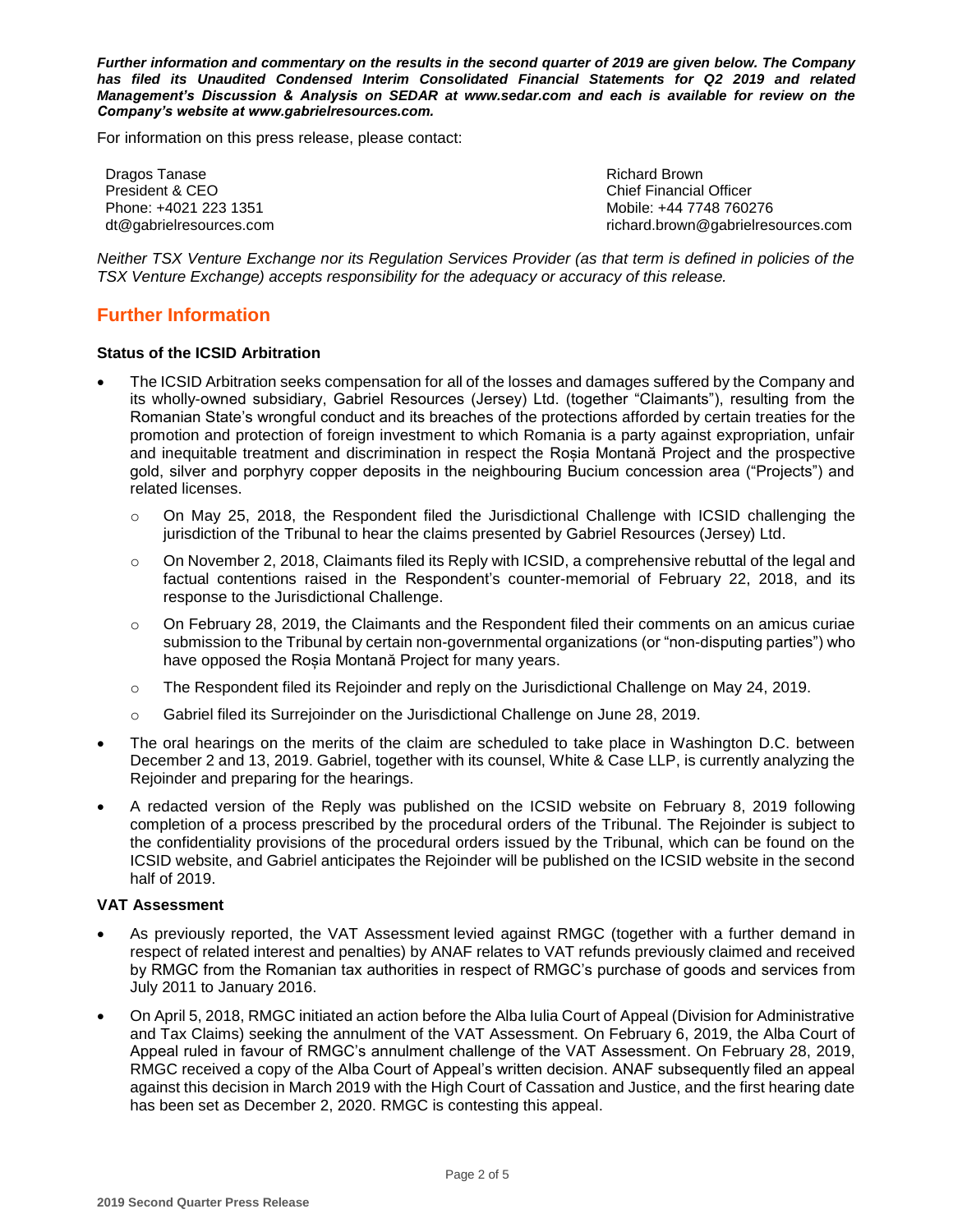- RMGC also filed a request for a stay of enforcement of the VAT Assessment before the Alba Iulia Court of Appeal on August 10, 2017. On October 2, 2017, the Alba Iulia Court of Appeal admitted RMGC's request for a stay of enforcement of the VAT Assessment, pending the determination of RMGC's annulment challenge of the VAT Assessment. ANAF subsequently filed an appeal against this decision with the High Court of Cassation and Justice. On February 28, 2019, the High Court of Cassation and Justice dismissed ANAF's appeal and the stay of enforcement remains in effect.
- The Company intends to pursue all available legal avenues to challenge the VAT Assessment along with the interest and penalties and to fully protect its rights and assets.

### **Extension of the License**

- RMGC holds the License for the Roșia Montană Project which was due to expire on June 21, 2019 following its initial 20 year term. In March 2019, RMGC submitted an application to NAMR requesting the extension of the term of the License for a further period of five years.
- In mid-June 2019, NAMR presented to RMGC a draft addendum to the License providing for, amongst other things, a 5-year term extension and the establishment of an increased royalty rate from 4% to 6% on mineral production value, the 6% rate being the level of royalty set forth in Romanian law since 2014. NAMR made it clear to RMGC that the License would not be extended unless RMGC agreed to such royalty provision. Gabriel and RMGC has conveyed in writing its strong disagreement with NAMR's position and interpretation of the law and NAMR's handling of the License extension process. Notwithstanding, Gabriel and RMGC concluded that, in view of the circumstances, there was no other way to preserve RMGC's existing rights under law, including an extension of its License, other than to accept the increased royalty rate, as required by NAMR. Accordingly, an addendum providing for the extension of the term of the License to June 20, 2024, and including the revised royalty rate, was concluded on June 18, 2019.

### **Long Lead-Time Equipment**

- Long lead-time equipment comprised of crushing and milling equipment was originally procured by the Gabriel, and the group of companies of which it is directly or indirectly parent ("Group") between 2007 and 2009 for the operational phase of the Roșia Montană Project. The prospect of the long lead-time equipment being used in the future for the purpose for which it was purchased is now considered remote.
- Since December 2015, when the Company formally engaged two specialist agents to broker the sale of this equipment, the Group has sold a gyratory crusher plus spares and a ball mill plus motors and spares. On June 19, 2019, RMGC concluded an agreement with an interested buyer for an option to purchase the remaining ball mill and received a non-refundable deposit of US\$325,000. On August 1, 2019, the option was taken up by the buyer and completion of the sale is expected to take place in Q3 2019 for gross proceeds of US\$3.25 million.
- The Company continues, through its agents, to procure the sale of the remaining long lead-time equipment, comprising predominantly a SAG mill and ball mill motors.

### **Liquidity and Capital Resources**

- Cash and cash equivalents at June 30, 2019 were \$12.7 million, inclusive of the above-mentioned deposit of approximately \$0.43 million.
- The Company's average monthly cash usage during Q2 2019 was \$1.4 million (Q1 2019: \$2.6 million). The lower cash usage in Q2 2019 was due principally to the reduced Arbitration related activities in the period and the payment of one-off costs in Q1 2019 in respect of the License extension application, insurance premia and compensation awards. At the end of Q2 2019, accruals for costs in respect of the ICSID Arbitration amounted to \$1.4 million (Q1 2019: \$0.3 million), reflecting the higher Arbitration related activity in the period analysing the Rejoinder.
- The Company believes that it has sufficient sources of funding to cover its planned activities through November 2019. The Group will require additional funding to maintain its primary assets, including its License and associated rights and permits, and to fund the estimated costs associated with the Company advancing the ICSID Arbitration. Management is currently planning to raise additional financing in 2019 and continues to review the Company's activities in order to identify areas to rationalize expenditures.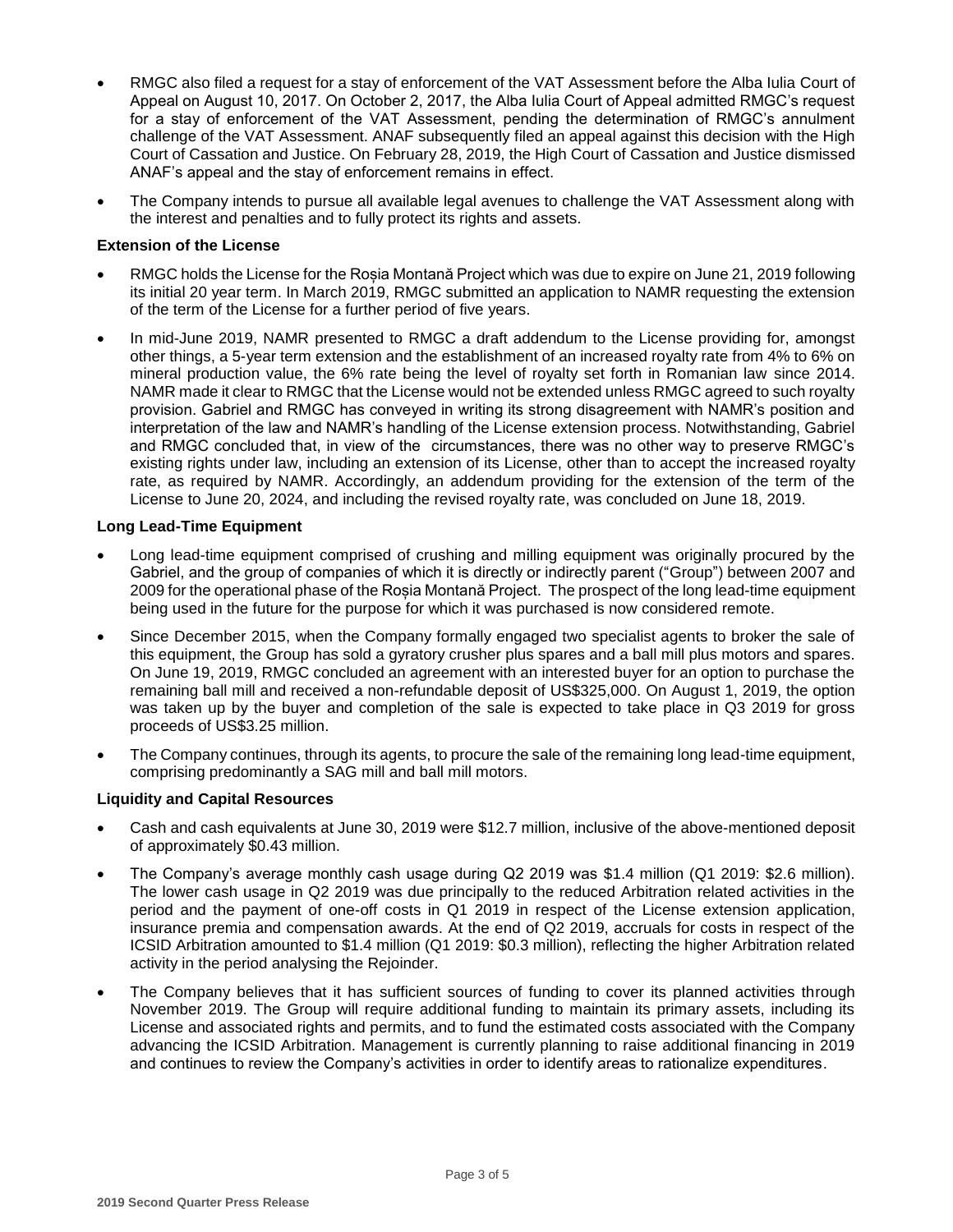#### **Financial Performance**

 The net loss for the second quarter of 2019 was \$7.4 million, a decrease of \$6.4m from a loss of \$13.8 million in the corresponding period in 2018, primarily due to inclusion in the 2018 operating loss of an impairment charge of \$3.9m relating to the LLTE, and the significantly higher 2018 legal and other advisory activity levels following the filing by Romania of its Counter-Memorial in February 2018 and the Jurisdictional Challenge in May 2018.

#### **Director and Management Changes**

- On June 20, 2019, the Company announced that all of the matters submitted to shareholders were approved by the requisite majority of votes cast at its annual and special meeting on that date, including a resolution electing Mr. Ali Erfan and Mr. Dan Kochav as new directors to the Board in the stead of Mr. David Kay and Mr. William Natbony, who did not stand for re-election.
- As previously indicated by the Company, Mr. Richard Brown, who was Chief Commercial Officer and Corporate Secretary, has been appointed to undertake the duties and responsibilities of Chief Financial Officer, with Mr. Max Vaughan, who was previously in the CFO role, moving to act as a consultant. Mr. Simon Lusty, the Group General Counsel, has been appointed by the Board as Corporate Secretary, effective May 16, 2019.

#### **About Gabriel**

Gabriel is a Canadian resource company listed on the TSX Venture Exchange. The Company's principal focus has been the exploration and development of the Roșia Montană gold and silver project in Romania. The Roşia Montană Project, one of the largest undeveloped gold deposits in Europe, is situated in the South Apuseni Mountains of Transylvania, Romania, an historic and prolific mining district that since pre-Roman times has been mined intermittently for over 2,000 years. The exploitation license for the Roşia Montană Project is held by Roșia Montană Gold Corporation S.A., a Romanian company in which Gabriel owns an 80.69% equity interest, with the 19.31% balance held by Minvest Roșia Montană S.A., a Romanian state-owned mining company. It is anticipated that the Roşia Montană Project would bring over US\$24 billion (at US\$1,200/oz gold) to Romania as potential direct and indirect contribution to GDP and generate thousands of employment opportunities.

Upon obtaining the License in June 1999, the Group focused substantially all of their management and financial resources on the exploration, feasibility and subsequent development of the Roşia Montană Project. Despite the Company's fulfilment of its legal obligations and its development of the Roşia Montană Project as a high-quality, sustainable and environmentally-responsible mining project, using best available techniques, Romania has blocked and prevented implementation of the Roşia Montană Project without due process and without compensation. Accordingly, the Company's current core focus is the ICSID Arbitration. For more information please visit the Company's website at **www.gabrielresources.com**.

### **Forward-looking Statements**

This press release contains "forward-looking information" (also referred to as "forward-looking statements") within the meaning of applicable Canadian securities legislation. Forward-looking statements are provided for the purpose of providing information about management's current expectations and plans and allowing investors and others to get a better understanding of the Company's operating environment. All statements, other than statements of historical fact, are forward-looking statements.

In this press release, forward-looking statements are necessarily based upon a number of estimates and assumptions that, while considered reasonable by the Company at this time, are inherently subject to significant business, economic and competitive uncertainties and contingencies that may cause the Company's actual financial results, performance, or achievements to be materially different from those expressed or implied herein. Some of the material factors or assumptions used to develop forward-looking statements include, without limitation, the uncertainties associated with: the ICSID Arbitration, actions by the Romanian Government, conditions or events impacting the Company's ability to fund its operations (including but not limited to the completion of further funding noted above) or service its debt, exploration, development and operation of mining properties and the overall impact of misjudgments made in good faith in the course of preparing forward-looking information.

Forward-looking statements involve risks, uncertainties, assumptions, and other factors including those set out below, that may never materialize, prove incorrect or materialize other than as currently contemplated which could cause the Company's results to differ materially from those expressed or implied by such forward-looking statements. Any statements that express or involve discussions with respect to predictions, expectations, beliefs, plans, projections, objectives, assumptions or future events or performance (often, but not always, identified by words or phrases such as "expects", "is expected", "is of the view", "anticipates", "believes", "plans", "projects", "estimates", "assumes", "intends", "strategy", "goals", "objectives", "potential", "possible" or variations thereof or stating that certain actions, events, conditions or results "may", "could", "would", "should", "might" or "will" be taken, occur or be achieved, or the negative of any of these terms and similar expressions) are not statements of fact and may be forward-looking statements.